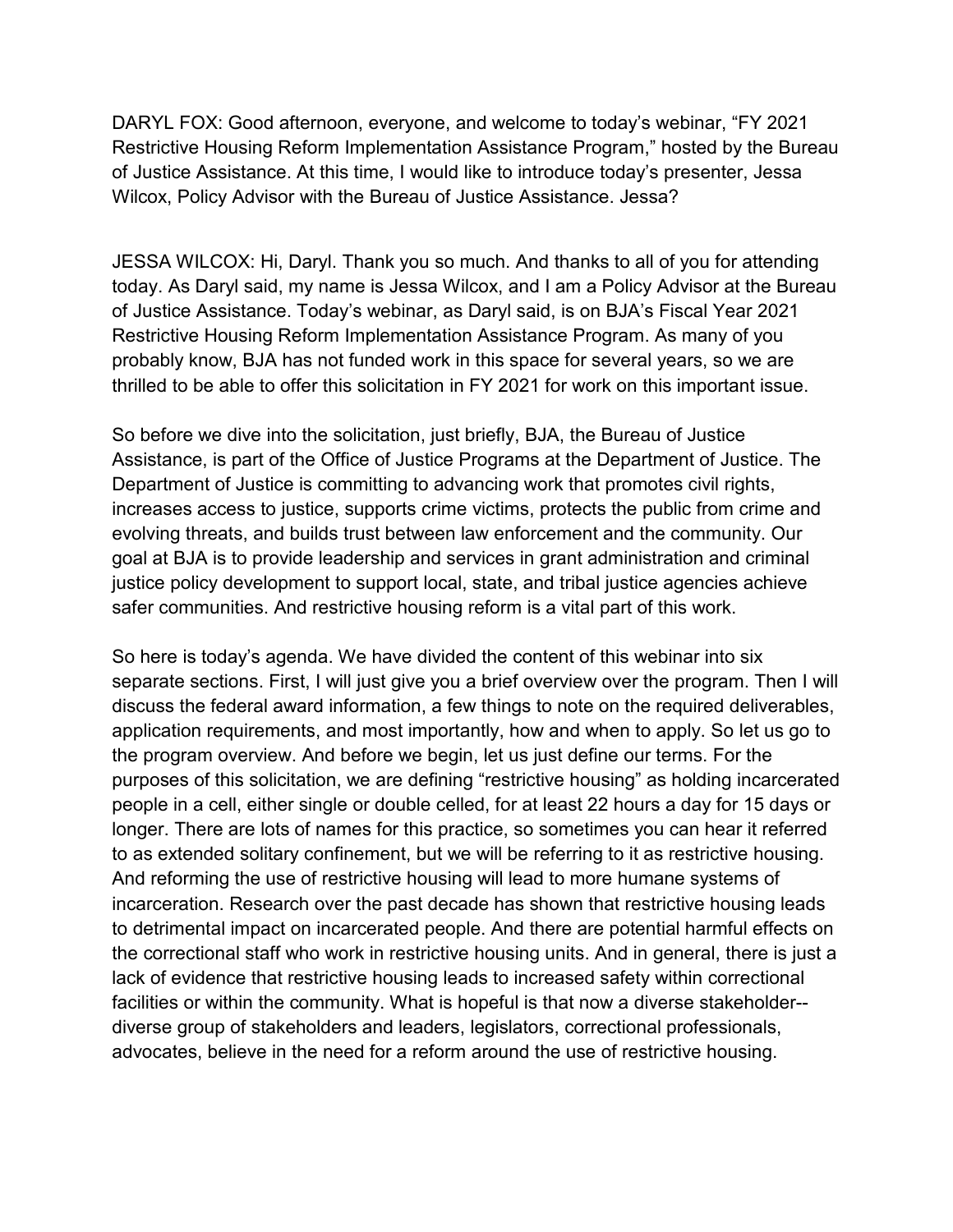recently, we have even seen several state legislators weighing in on the use of acknowledgment of the importance of this issue and motivation to address it, there are still tens of thousands of people being held in restrictive housing. And we at BJA feel that agencies and facilities can use strategic support and assistance in how to implement reforms while maintaining the safety of their facilities and the support of their staff. And in fact, there has been a lot of movement in the field. Per policy, some correctional agencies will no longer hold specific vulnerable populations in restrictive housing. In practice, some correctional officers now have more tools in their toolbox to use instead of needing to rely solely on solitary confinement to help manage the facility. And restrictive housing. So while there definitely seems to be a ground swell of

staff.<br>So this leads us to the objectives of this program. Right there, there are three main ones. The first, of course, is to provide support and assistance to correctional agencies that are ready to implement meaningful reforms. The second is to create resources that And third, developing practices or models for correctional agencies to use to collect and BJA, we purposely do not want to be too prescriptive with the solicitation. We want this on what is needed and what is working. will be made publicly available to agencies and facilities that are considering reforms. analyze data to measure the impact of reforms. These are pretty broad objectives. At to be led by subject experts and really responsive to the needs and voices from the field

 applicants are technical assistance providers. This is a cooperative agreement solicitation for a technical assistance provider. As you see in the solicitation, we broadly 501(c)(3), nonprofits that do not have 501(c)(3), institutions of higher education, public- you just have to be a technical assistance provider, or capable of doing that work for the solicitation. Subrecipients are, of course, welcome. And there are no categories for the that will incorporate policy, practice, and training reforms with a real focus on sustainability. We will require documentation of outcomes of any implementation efforts So some award information getting into the heart of this program--BJA plans to make one award as a cooperative agreement up to \$2.1 million over 30 months. And eligible define this: for-profit organizations other than small businesses, nonprofits having and state-controlled institutions of higher education, small businesses, other. Basically, solicitation. So we have some required deliverables in the solicitation. BJA expects that the recipient of this award will use funds to, first, create a competitive, objective siteselection process to select correctional agencies to provide strategic support and assistance around implementing restrictive housing reform. And then once the applicant has begun working with the site, BJA will require an implementation plan for each site to be publicly shared to advance the field. We are looking for a national convening of selected sites, stakeholders, and correctional leaders. In the solicitation, we do not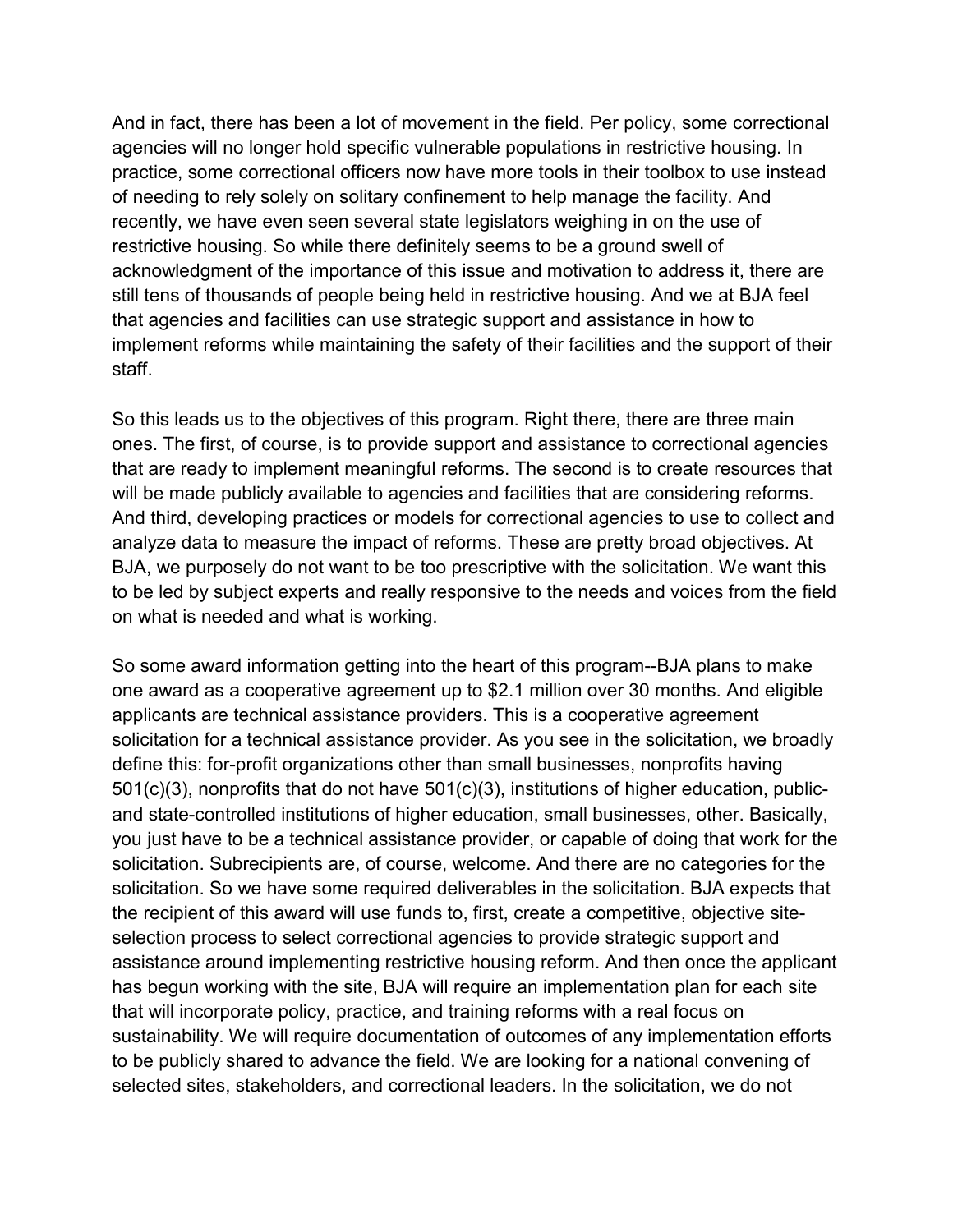reform. And finally, practices or models for correctional agencies to use on collecting or in the solicitation. Starting on page 7, you will find all of the application requirements. specify in person or virtual, so free--feel free to discuss this in your application, what you plan to do and why. Next, identification and documentation of the steps needed to promote and institutionalize broad agency and facility staff buy-in for reform, tools and resources to be used by other agencies and facilities that are beginning to implement analyzing data to measure the impact of reforms. So moving on to section 4, the Application Requirements, we just want to make note of several requirements included

 And any potential challenges of implementing reforms within a correctional setting. how many sites you propose to assist. Again, we have left this broad and up to the this program. Of course, Capabilities and Competencies for doing this work and a Plan for Collecting the Data Required for the solicitation's Performance Measures. An applicant must also include a Budget Detail Worksheet and Budget Narrative, product examples. This could be fact sheets, research briefs, links to webinars, TTA please note the different weights on this slide specifically, but 40 percent of the total this. We have reached our last section, how and when to apply. Some additional elements of the application in a section that is called Application and Submission Information. There is also a checklist at the end of the solicitation starting on page 12 that we recommend you use to ensure that you have included all of the required items. Please note to be even considered for funding, each application must include a Project Abstract, a Program Narrative. And the Program Narrative will include a description of the issue, where the applicant must demonstrate a thorough understanding of the issue. Project Design and Implementation: And for this part, please include a detailed discussion of the level of engagement you will have with the selected sites and even applicants to really show, you know, what you think is the best use of federal funds for Timeline/Task Plan, proposed subrecipients, which--at the end of this solicitation, there is an appendix that you can upload, resumes of key personnel, and two or three work final reports, to something that demonstrates to the peer reviewers that you are capable of doing this type of work. And of course, when peer reviewers review your applications, different weight is given to each section of the narrative and supporting materials. So score will come from Project Design and Implementation. And we are speeding through information here that might be useful. Each individual program solicitation outlines all

 So as you may have heard by now, OJP has switched from our old Grants Management and award recipients new ways to manage their own entity information and that of other System to the new JustGrants System for application submission and awards management. We think that JustGrants offers several submission enhancements including a streamlined end-to-end process which enables applicants and grantees to move seamlessly through the full grants management lifecycle. It also gives applicants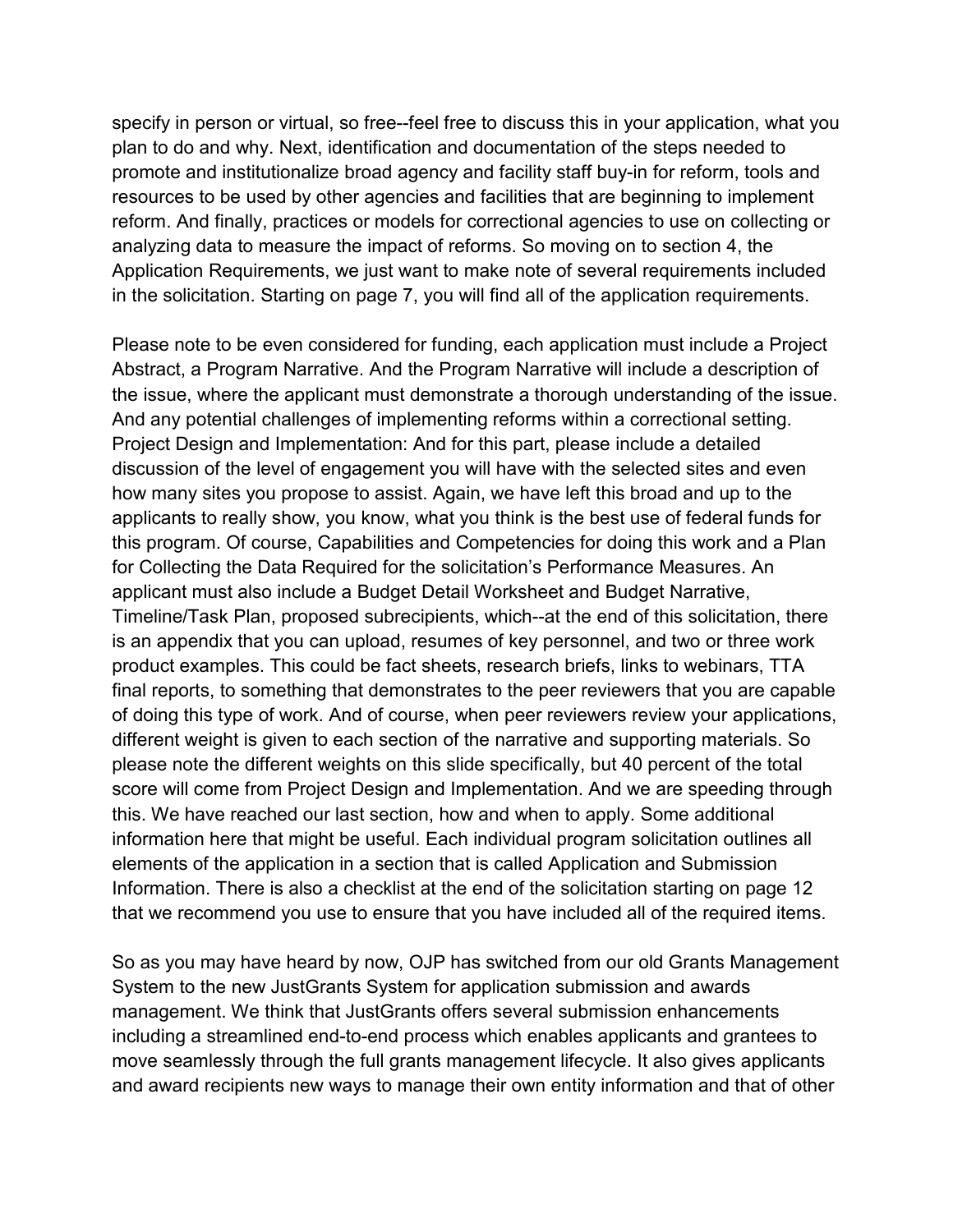are thinking about when you are going to submit your application. Specifically, there is now a two-step process. In step one of the process, applicants must submit an SF-424 including all attachments, and that is at [JusticeGrants.usdoj.gov](https://JusticeGrants.usdoj.gov). And the due date for this is August 24th, 2021. So we realize this is a new process, right, during application resources, you will have all the information you need to successfully navigate the includes the live link to the DOJ Application Submission Checklist. And Tammy, thank other helpful user tips. users in the system. And it allows for new roles like a new entity administrator role in JustGrants that is assigned to the user who created that SAM.gov account. This system does require a longer lead time than in the past, so please plan in advance when you and an SF-LLL at [Grants.gov.](https://Grants.gov) And for this solicitation, the deadline to complete this step is August 10th, 2021. And you must complete this stage before you can complete step two. To just be very clear, if you miss this deadline, you will not be able to apply for this solicitation. And then step two of the process. You will submit your full application, season, so we want to make it as easy as possible and as smooth--as easy to apply. So one key resource that we have is the Application Mechanics eLearning Videos. And by viewing these eLearning videos, job aids, DOJ application checklists, and other mechanics of submitting an application. There are live links on this slide, and I think Tammy just put some in the chat. And, of course, this presentation will be posted on BJA's FY '21 funding opportunity page for you always to go--return to. This slide you again for putting it in the chat. This checklist includes how to prepare to apply; completing the abbreviated application in [Grants.gov](https://Grants.gov); Entity Onboarding and JustGrants access; completing, reviewing, certifying, submitting your application in JustGrants; and

other helpful user tips.<br>And here we have just included some additional resources you might consider accessing as you work through your application. There are recording and slide decks process, and you can bookmark this JustGrants training page for any updates. Of the step 1, August 10th due date. There is the [Grants.gov](https://Grants.gov) Customer Support Hotline: 800-518-4726 or 606-545-5035. There is the support webpage. There is the [support@grants.gov](mailto:support@grants.gov) email address and this operates 24 hours a day, 7 days a week, except on federal holidays. from previous webinars. You can refer to the JustGrants Training Application Submission page for additional information and training on the application submission course, if you do have questions, we have lots of technical assistance available to help you. For questions around the [Grants.gov,](https://Grants.gov) there is the [Grants.gov](https://Grants.gov) customer and this is

 Service Desk. It is 833-872-5175 or there is the email address right there, [JustGrants.Support@usdoj.gov.](mailto:JustGrants.Support@usdoj.gov) And this service desk operates from 5 a.m. to 9 p.m. eastern time, Monday through Friday, and 9 a.m. to 5 p.m. Saturday, Sunday, and For assistance with submitting the full application to JustGrants, contact the JustGrants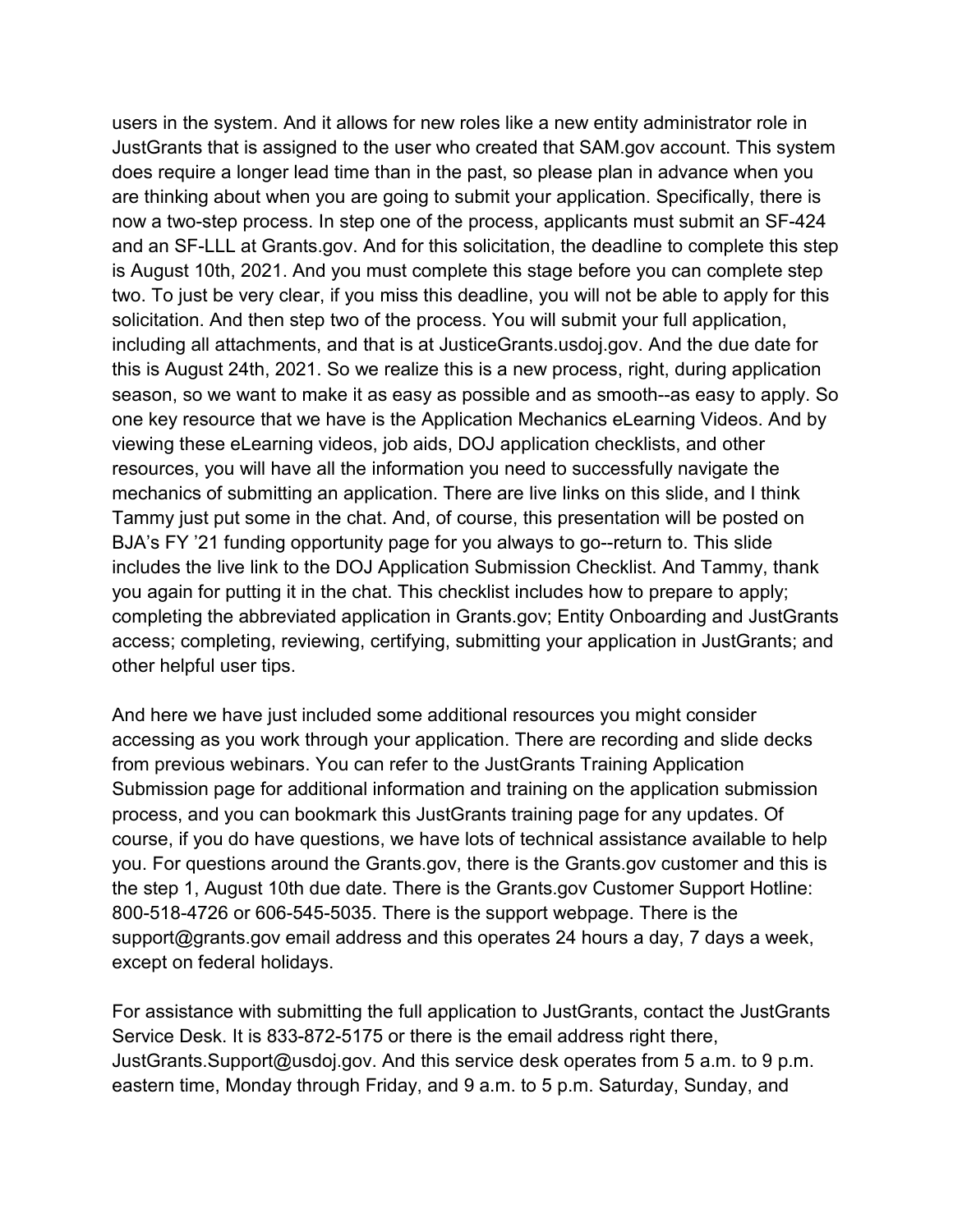federal holidays. And then, of course, if there is assistance with any unforeseen Their hours of operation are 10 a.m. to 6 p.m. eastern time, Monday through Friday, and 10 a.m. to 8 p.m. eastern time on the solicitation close date. And just here are a few ways to stay connected, make sure you are aware of what is happening with BJA and all other relevant funding opportunities. technical issues beyond your control that prevent you from submitting your application or any questions about other requirements, contact the National Criminal Justice Reference Service, NCJRS, and the contact information is at the bottom of this slide.

all other relevant funding opportunities.<br>I think we have one more slide about online resources. Of course, you will be able to access this once this presentation has been posted. And then finally, here is a link [Grants.gov,](https://Grants.gov) a little bit under 2 weeks from today, 08/10/2021. And then JustGrants is-- the application is due in JustGrants, August 24th, 2021. So, we just sped through a lot. I webinar, this solicitation, or this project. So, please just put them in the chat and I will be directly to the solicitation and just another reminder of the application due dates, am more than happy to stick around and answer any questions you have about today's happy to respond. Thanks so much.

 you do have a question, at the bottom right-hand side of your screen, there are three dots, click that and then there, the Q&A box. You can enter that in, and we will just go particular person's now working for the North Carolina DOP. They are attempting to work on getting the state accredited by ACA, which--of which a large part is managing restrictive housing. "There is much work to be done. Do you believe that the state would be a good candidate to partner with the technical assistance provider?" DARYL FOX: Thanks, Jessa. And just a reminder as mentioned several times, the PowerPoint, recording, will be posted to--and the transcript will be posted to the BJA website in approximately 5 to 10 business days. So, be on the lookout for that. And if through them as they come in in order here. There is one in the queue currently. A

 JESSA WILCOX: So, approximately since he would not come in as a subrecipient, but chooses the technical assistance provider, this organization or groups of organizations they would definitely be a great candidate to apply under the competitive objective siteselection process that the technical assistance provider is going to set up. So once BJA will then set up like, kind of, a competition to receive the TA. So, definitely state agencies are perfect candidates for that. Thank you for your question.

DARYL FOX: "There is—this is only for one award, correct?

JESSA WILCOX: Yes, one award but there can be subrecipients of course.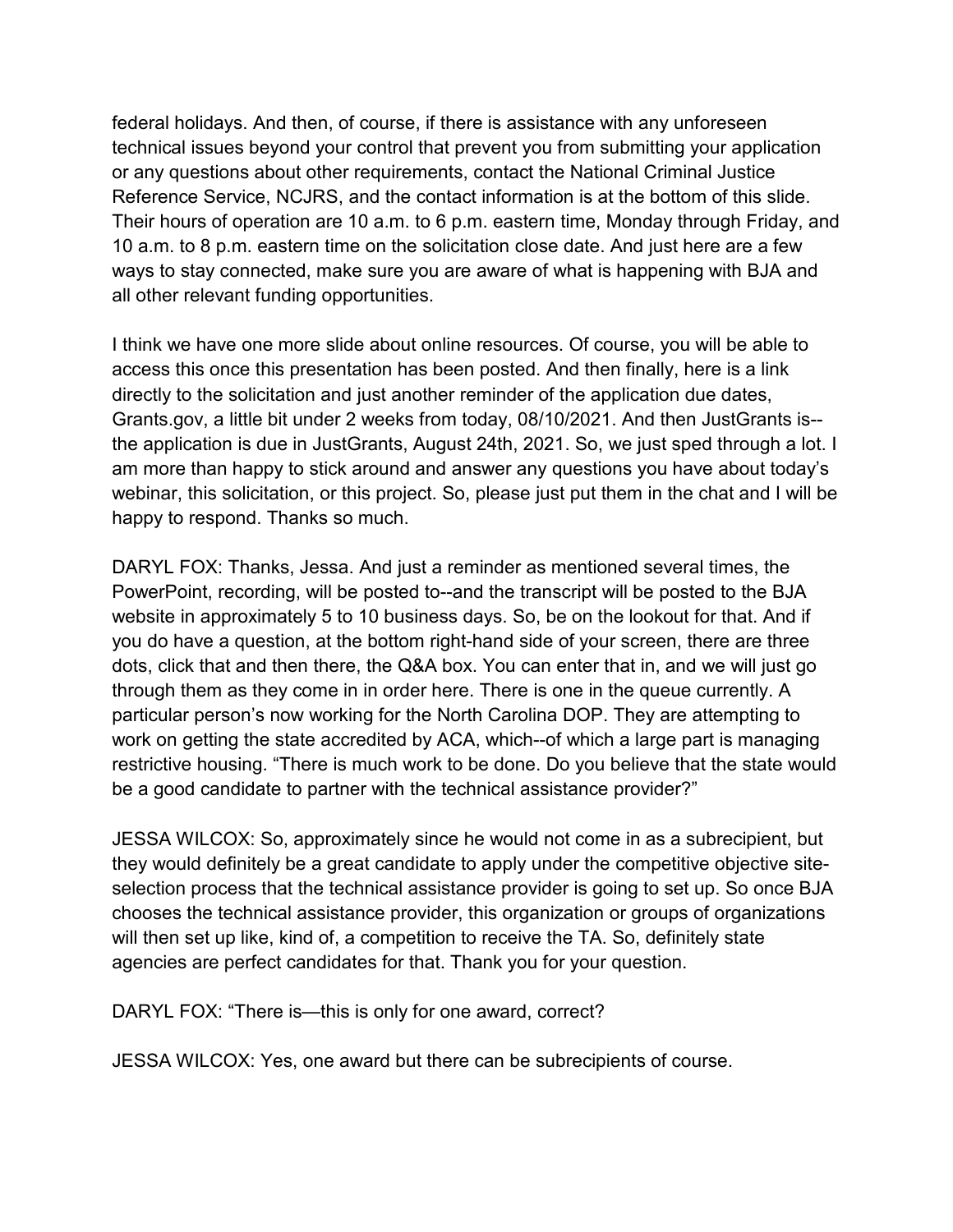DARYL FOX: "Is there a specific time during the project when the national convening event should occur?"

 JESSA WILCOX: Nope. We are leaving that up to the applicants to propose, although you can discuss it if you want in your narrative--why, you know, when and why you think that would be the best time during this project period to bring people together.

 DARYL FOX: While we are waiting for any others to come in, I am just highlighting this slide again. If you do have questions, either on the [Grants.gov,](https://Grants.gov) JustGrants, or through the OJP Response Center, contact information is listed here. "For the qualified applicant, does the organization have to be an existing TTA provider?"

 support and assistance, but they do not have to be a current TA provider. JESSA WILCOX: Nope, they do not. You know, the award is to provide strategic

 DARYL FOX: Any other questions, please do enter those in. We will be sure to get to for those individuals that may want to research other items here, Grant Funding Resource Center. Grants Financial Guide is an excellent resource as well. It seems that them today. And I will also put these resources from the funding opportunities slide up we have another question. A bit of confusion—"Does the application need to come from the state or the technical assistance provider themselves?"

 JESSA WILCOX: The application to BJA and the person that will be in receipt of the \$2,100,000 award is from a technical assistance provider. And then they will run an correct--correctional agencies they will work with. objective competition process to determine who--which states, which agencies, which

 DARYL FOX: Seems to be on the queue at this time, Jessa. Hang on another minute or so.

JESSA WILCOX: Sure. Of course.

 DARYL FOX: And I will highlight this as well, the link here to the full solicitation, which is p.m., and the JustGrants at 08/24, 11:59 p.m. And as mentioned, obviously try to get the opportunity to apply to the technical assistance provider that is awarded this?" on the BJA website and the two important dates, both [Grants.gov](https://Grants.gov), August 10th, 11:59 them in as soon as possible, at least two--48 hours prior to the due date to take into consideration any technical glitches that may occur. "How will states be made aware of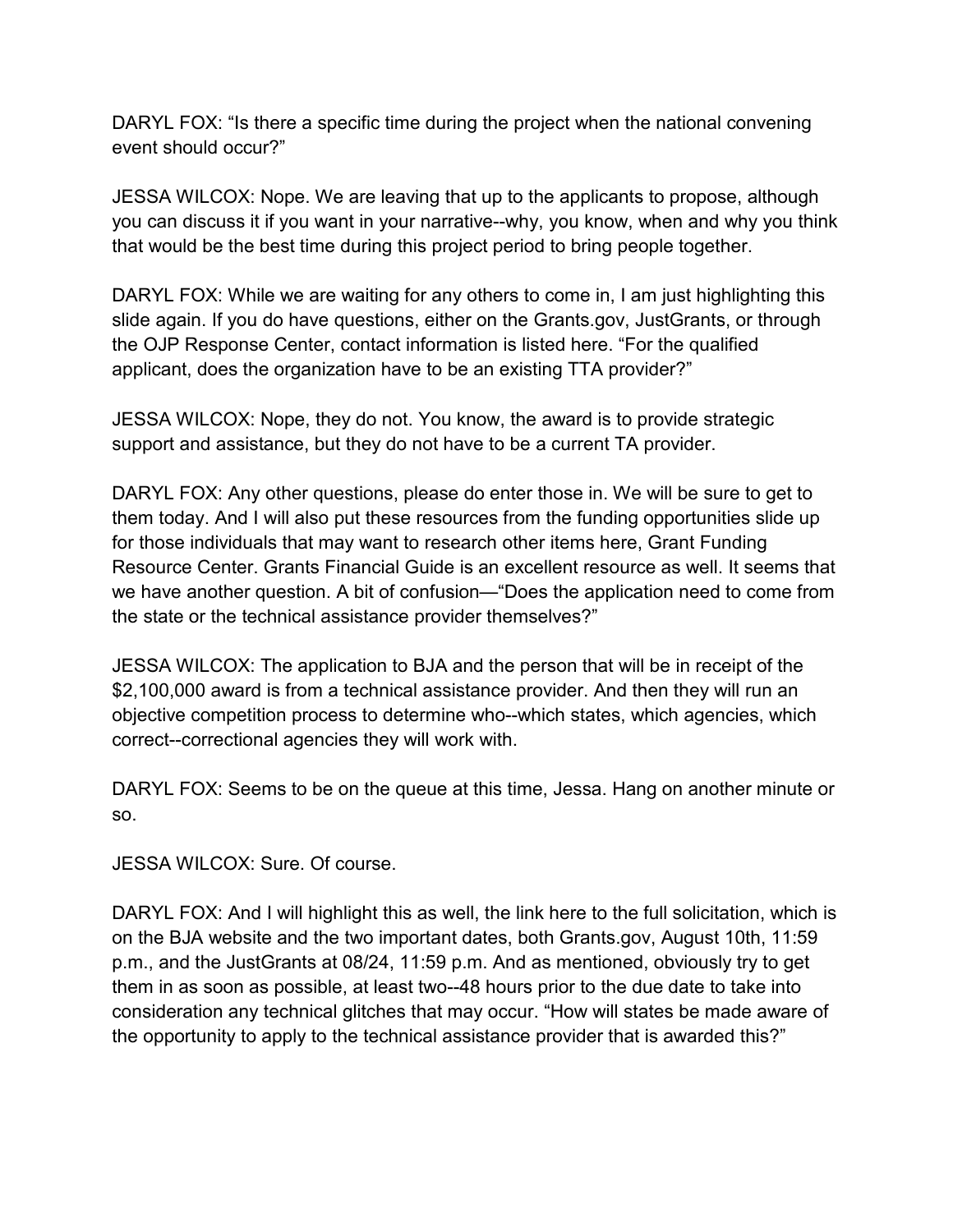JESSA WILCOX: That will be part of responsibility of the technical assistance provider to publicize and promote it, and make sure that any interested parties know about it, know how to apply, know what the technical assistance will look like.

DARYL FOX: That seems to be all that is in the queue at this time still, Jessa.

JESSA WILCOX: Okay. Thanks, Daryl.

 DARYL FOX: And I am just highlighting once again to the JustGrants Application Resources since it is a new system this year, a lot of questions and things to get submission process is concerned. One seems to be in at this time. "Is there a limit to the through. So these eLearning videos are a wonderful resource to go ahead and access on different steps of the process: on getting ready to apply, initiating your application, budget detail forms, and then even post-submission, what you need to do and have in order. So, these are wonderful resources to take a look at as far as the JustGrants work products that can be included?"

JESSA WILCOX: There is not a limit. I think in the solicitation we say two to three, but there is no limit.

DARYL FOX: And then just another question: "Where can one find SF-424 form?"

JESSA WILCOX: I think that should be on [Grants.gov.](https://Grants.gov) I am trying to pull it up.

DARYL FOX: Yeah.

JESSA WILCOX: I do not know. Tammy or Daryl, if you have it handy?

DARYL FOX: Yeah, that is--that is correct.

JESSA WILCOX: Okay.

 lobbying form, that is both required for submission. And if you do have any questions, desk here. But you will be able to access this directly from that site. And then just entered in in Chat, the actual URL where this will be posted in the Funding Webinars DARYL FOX: [JustGrants.gov](https://JustGrants.gov). You can access that form, as well as the LLL, the you know, for additional assistance on those, you can contact their [Grants.gov](https://Grants.gov) support another question on the copy of the slides. It will be made available, as mentioned, the slides, PowerPoint, and the transcript for today on the BJA website within their funding topical area tab along with the full solicitation at this URL, this PDF. And it was just